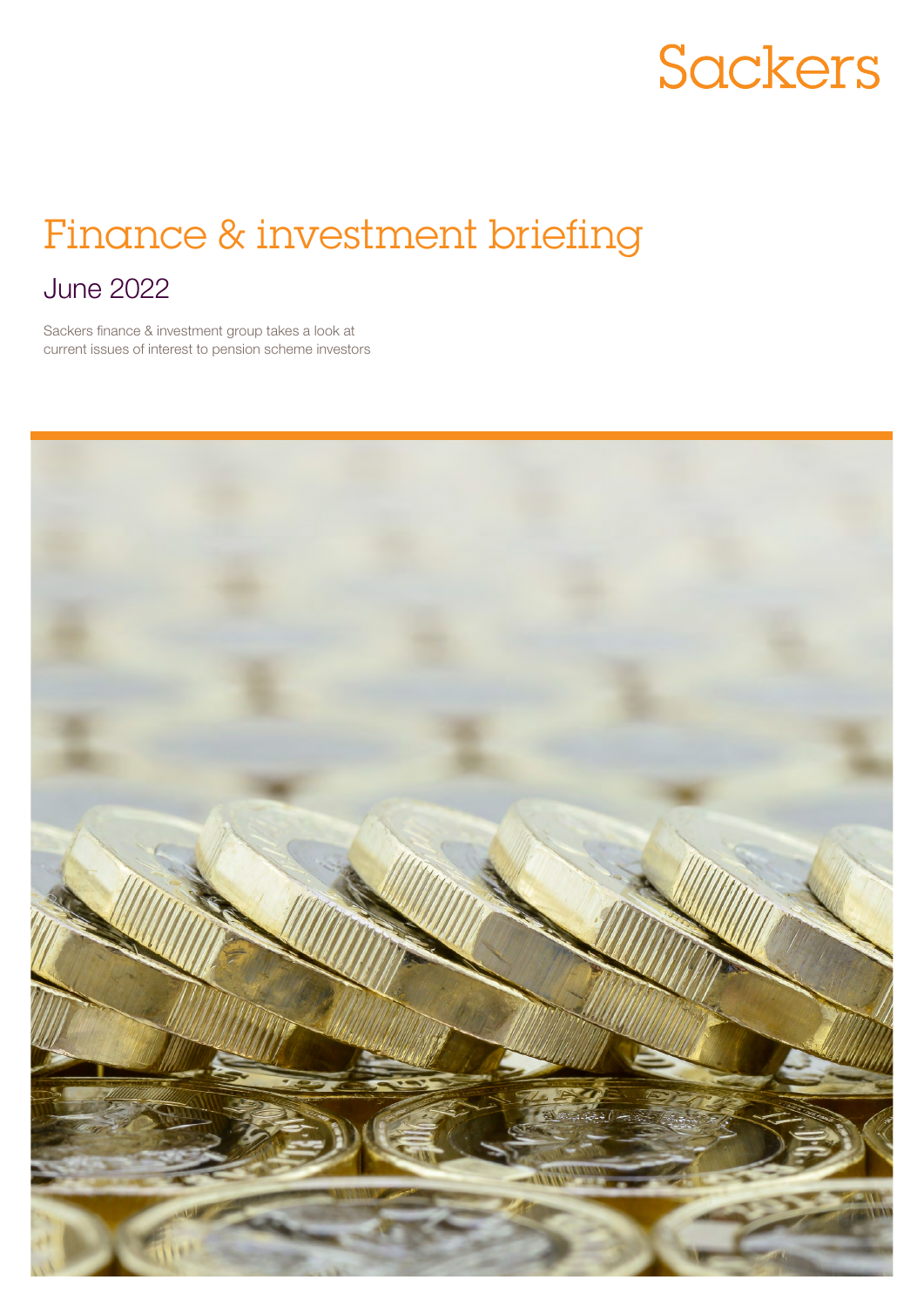## investment briefing

June 2022

#### Finance & **In this issue**

| Risk transfer highlights 2021    |  |
|----------------------------------|--|
| Navigating investment exclusions |  |
| Legal update                     |  |

## **Abbreviations**

DB: Defined Benefit

DC: Defined Contribution

DWP: Department for Work and Pensions

ESG: Environmental, social and corporate governance

IGC: Independent Governance Committee

LDI: Liability-driven investment

OTC: over the counter

SIP: Statement of Investment Principles

TPR: The Pensions Regulator

## Finance & investment focus

"The last quarter has been challenging for investors with rising interest rates, rising inflation and the impact on markets of world events including Russia's invasion of Ukraine and the impact of further Covid-19 lockdowns in China.

From an investment perspective, some schemes will be sheltered from these issues to a greater or lesser extent by hedging and other derisking transactions. In this issue, we reflect on Sackers involvement in the risk transfer market during 2021. Please look out for our risk transfer guide, which will consider developments in more detail.

We also discuss those factors which trustees should have in mind if considering establishing a policy of excluding certain investments from a pension scheme's portfolio, something which has been at the front of many trustees' minds in recent weeks when looking at their scheme's exposure to Russia.

On a brighter note, we are looking forward to seeing many of our clients and pensions industry colleagues at the Pensions and Lifetime Savings Association's Investment Conference in Edinburgh at the end of May. Do come and meet us at our stand in the conference hall."



Ralph McClelland Partner, finance & investment group

[ralph.mcclelland@sackers.com](mailto:ralph.mcclelland%40sackers.com?subject=)

## Electronic format

You can access electronic copies of all our publications at:

[www.sackers.com/knowledge/](http://www.sackers.com/knowledge/publications) [publications](http://www.sackers.com/knowledge/publications)

## Environment

In line with our approach to corporate social responsibility (CSR), we monitor closely the number of copies printed of this publication. The paper and print manufacturing has been done in compliance with ISO14001 environmental management standards. Our paper, Revive 100% silk is derived from 100% pre and post-consumer waste, which is certified for FSC® chain of custody.

For more information on our CSR policy, please visit our website at [www.sackers.com/about/csr](http://www.sackers.com/about/csr)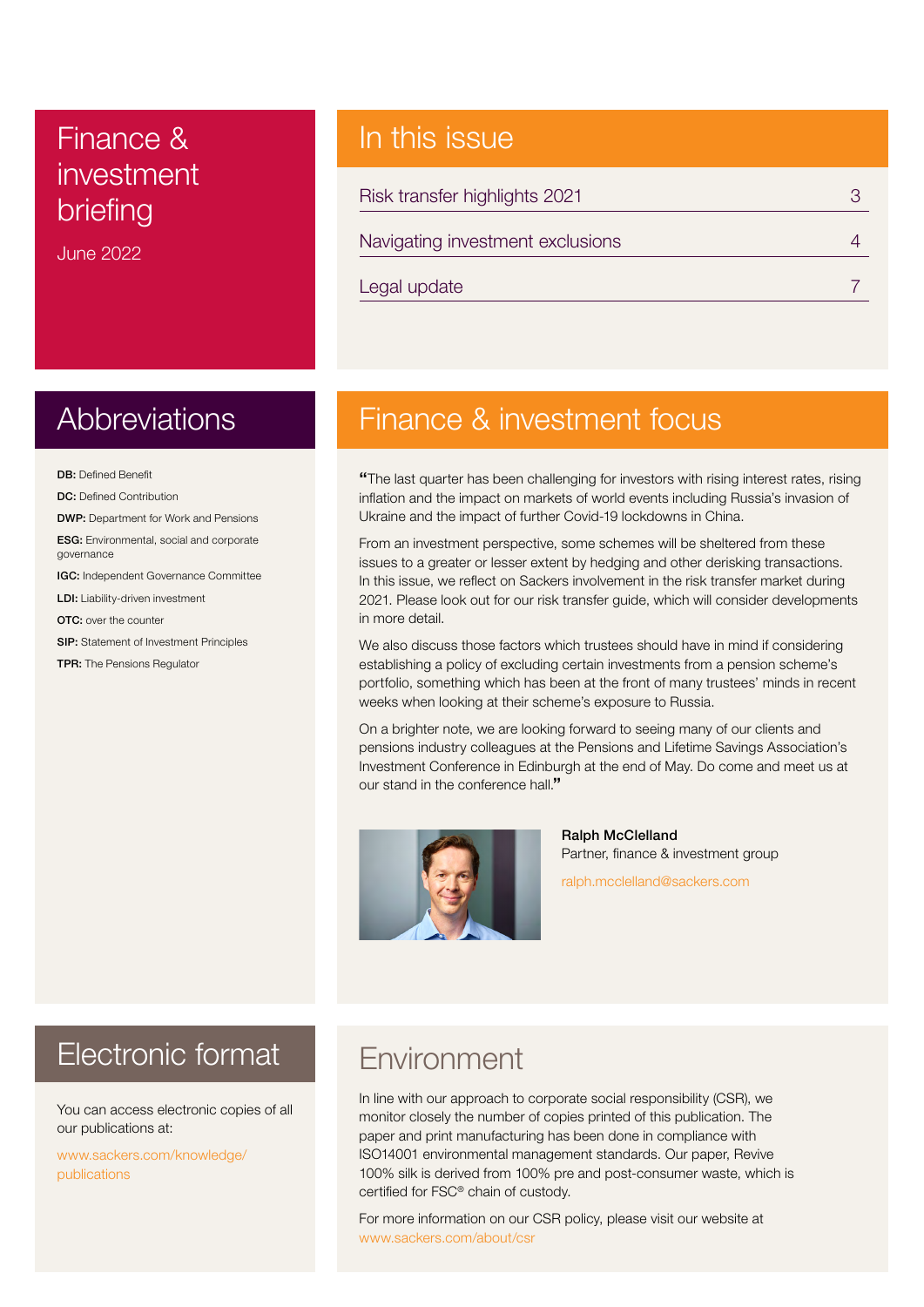## Risk transfer highlights 2021

# £4.4bn

Total bulk annuity transactions for 2021

of the bulk annuity market over the last three years

Five transactions on or above

 $f$  30  $(m<sup>+</sup>)$ 

Seven transactions on or above £100m+

We advised on over

14% H of the bulk annuity market in 2021

We act for



of the top 200 pension funds in the UK (source: Pension Funds Online)

Other key transactions of 2021 over £100m on which Sackers advised

#### £620m

Undisclosed, December 2021, Buy-out



Air Canada (UK) Pension Trust Fund, December 2021, Buy-in

### $f310<sub>m</sub>$

**Reuters** Supplementary Scheme, September 2021, L&G, Buy-in

Undisclosed, February 2021,

Buy-out

£300m

## $$250<sub>m</sub>$

Undisclosed, December 2021, Buy-in



Signet Group Pension Scheme, July 2021, Rothesay Life, Buy-in



The biggest annuity deal in the market in 2021 and one of the largest single-transaction full We advised on  $Z + \%$  scheme buy-outs ever undertaken



£2.2bn

#### Our biggest bulk annuity transaction

Crown Holdings, Sponsor of The Metal Box Pension Scheme, October 2021, Buy-in to Buy-out, PIC

We advised Crown Holdings on a full scheme buy-out with residual risks moving to buy-out within one month of buy-in. This transaction included numerous innovative solutions to issues that ordinarily bog down a large scheme buy-out including:

- GMP equalisation/conversion
	- residual risks cover
	- funding structure between the company and pension scheme to manage the realisation of a portfolio of illiquid investments.

We are currently advising trustees on three longevity transactions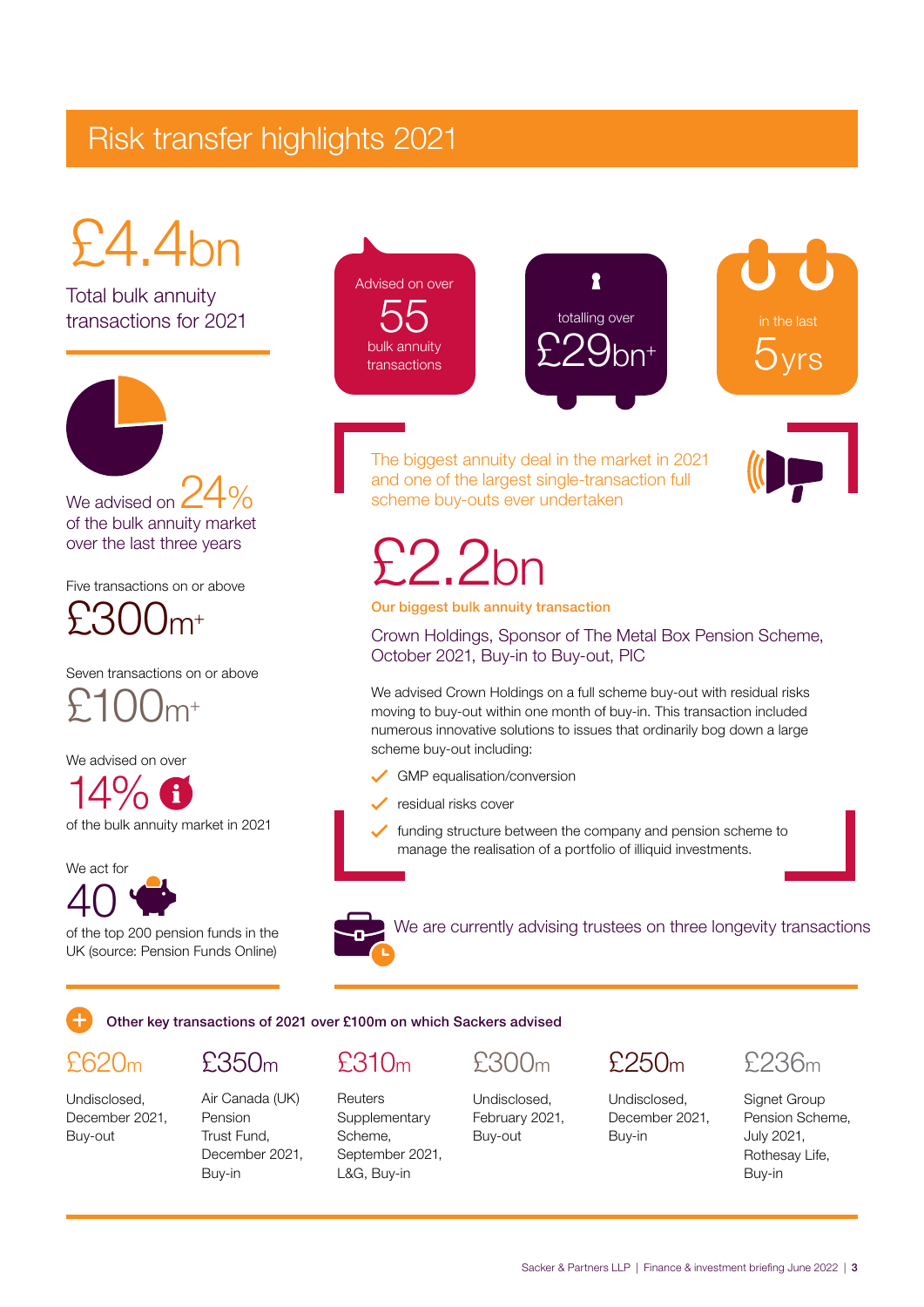### Navigating investment exclusions

Current events continue to test the way in which pension scheme trustees' fiduciary obligations relate to their investment powers. The invasion of Ukraine has naturally led many trustees to consider the extent to which their schemes are exposed to Russia, either directly or indirectly, and whether trustees should have an outright prohibition on investment in certain Russian entities.

This has brought into sharper focus the extent to which trustees can adopt a policy of excluding certain assets and the reasons for doing so.

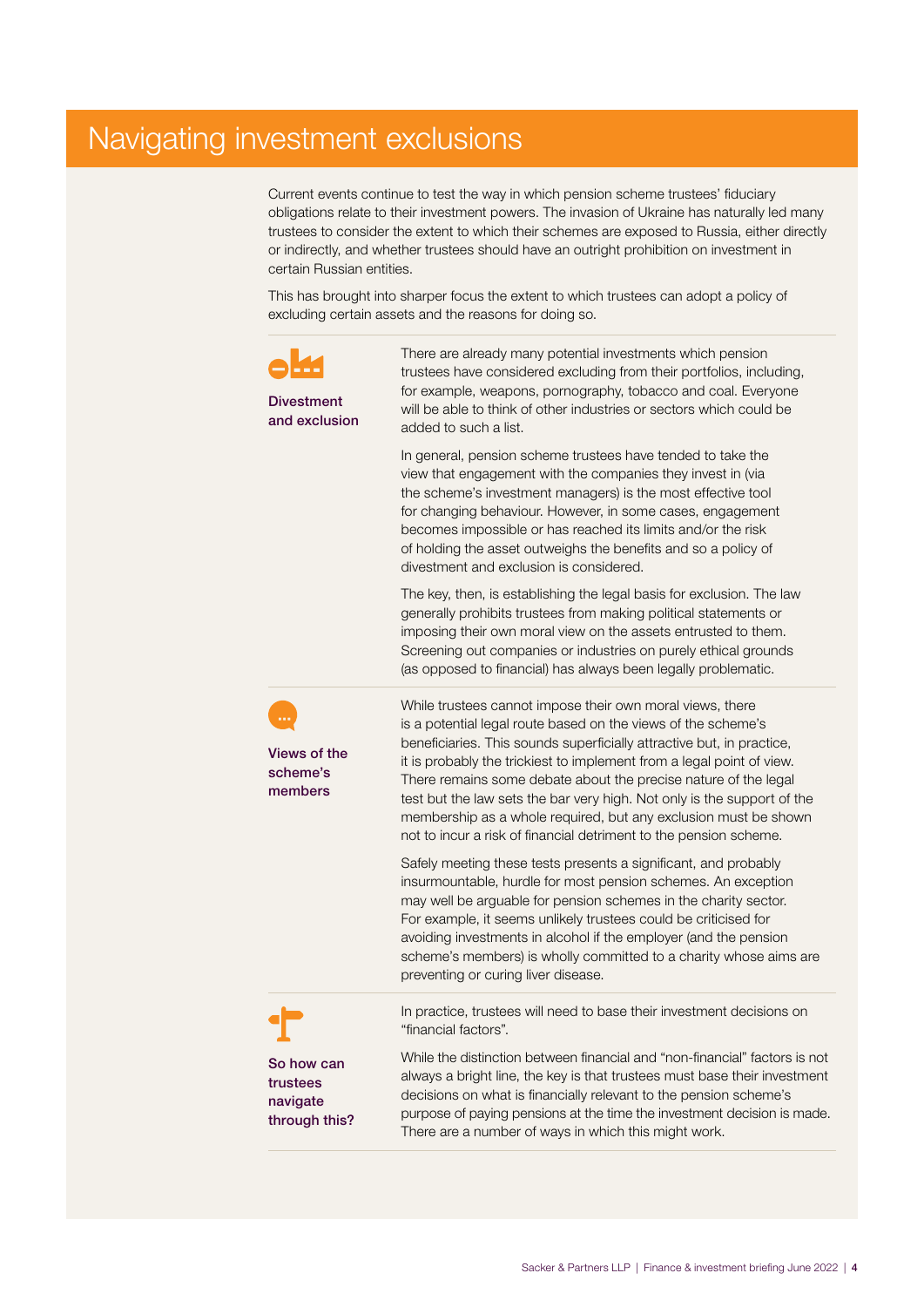#### Navigating investment exclusions cont.



Is there a financial justification for a specific exclusion?

If an adviser can confirm that there is an under-priced regulatory or reputational risk within sector X or Y and that can be shown to present a financial risk to the trustees' investment in the long term, is that sufficient for disinvestment? A number of trustees have recently taken this position, for example, in relation to companies involved in thermal coal extraction, where there may be concerns as to those companies' assets becoming stranded.

Even here, however, trustees will still need to square a few circles:

- how legitimate is it for the trustees themselves to make that judgement call? Where delegation is made to an investment manager to actively manage a portfolio, a specific decision to limit the manager's discretion to decide what is in the best financial interests of the portfolio needs some careful thought. Trustees may need to test their rationale against a market view
- in practice, divesting a handful of stocks may make little difference to the overall portfolio. So, the "financial" rationale for the exclusion could look rather thin.

It may well be the case that issues that start out as non-financial, such as public censure in relation to a particular company, may quickly become financial, where this translates into reputational damage or reduced customer demand. Consequently, a financial investment case for divestment may often be found to mirror a nonfinancial issue.



Exclusion on broader financial grounds?

Taking coal as a specific example of a sector which trustees might have decided to exclude on financial risk/return grounds (see above), there may also be a broader way of looking at the financial rationale. Rather than make a decision to divest specifically from a particular sector, trustees could decide, on a macro level, that their investment strategy should, for example, prefer industries aligned with the transition to a low carbon economy. The trustees may have a strong conviction in the financial merits of such an approach. After all, companies that are not well aligned with that transition may run a higher financial risk in the long term as national governments legislate to seek to meet targets under the 2015 Paris Agreement. Taking this in the round, it is not too much of a stretch for trustees to identify that there may be some companies that can, by definition, have no place in such an approach. Thermal coal is excluded not for its own sake, or even in isolation as a financial decision, but as a natural consequence of a broader financial approach.

This may sound like it is splitting hairs, but it has particular force when allied with a similarly motivated engagement policy. If the trustees believe in a strong engagement policy aimed at applying asset owner pressure on companies to align with Paris goals, they might reasonably take the view that a divestment threat will be a useful "stick" to beat such companies with. And, taken to its logical conclusion, some businesses may simply be beyond the pale. So, if the trustees have a financially motivated belief in engagement and engaging could only ever be fruitless in some areas, there is a consequential divestment.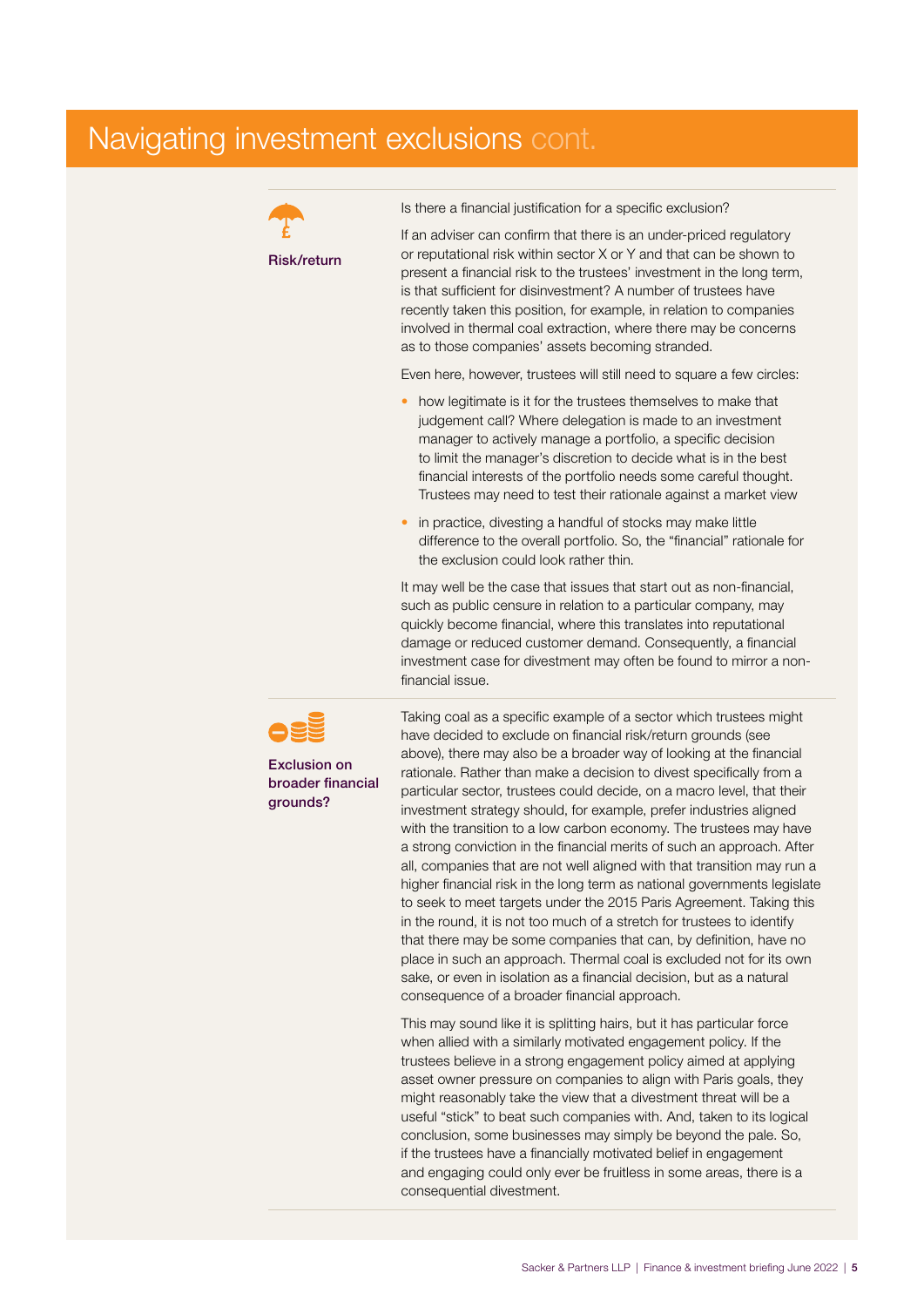#### Navigating investment exclusions cont.



This may, in practice, be the most common exclusion framework adopted by trustees since it is potentially achieved without an express trustee decision. Trustees may have selected a particular manager or fund which has attractive, financially based ESG credentials. The trustees may select such a fund based on a financially motivated conviction in the manager's overall approach. But, on closer inspection, the manager may be found to be operating an exclusion policy of their own.

Provided the decision to appoint that manager was properly taken (ie for financial reasons in the round, rather than on the basis of the manager's exclusion policy), it can mean exclusion by the back door. While this isn't really the positive application of an exclusion by trustees, and does not allow trustees to have any input on specific exclusions, it might, in practice, create a legal basis for exclusion without trustees having to make difficult decisions of their own.



Establishing the legal basis In practice, when positively considering an exclusion policy, trustees will need to:

- engage with their investment consultants and managers to see what is being done from an engagement/stewardship perspective. Trustees should seek to understand how investment managers are engaging in relation to relevant issues and consider whether this is aligned with the trustees' policies. Is exclusion the correct approach?
- recognise that a financially motivated divestment or exclusion policy will usually be easier to implement than a non-financially motivated one, although the financial basis will still need to be carefully considered and articulated. In either case, investment and legal advice will need to be taken
- consider whether, in practice, exclusions might already be being applied by their fund managers
- address practical implications any exposures within pooled funds and passive mandates may not be easily capable of exclusion without exiting the particular fund or adopting a different index. Trustees should speak with the relevant managers to understand what is practically achievable and may need to draw a distinction between existing and future investments.

If you have questions on any of the above, please speak to your usual Sackers contact.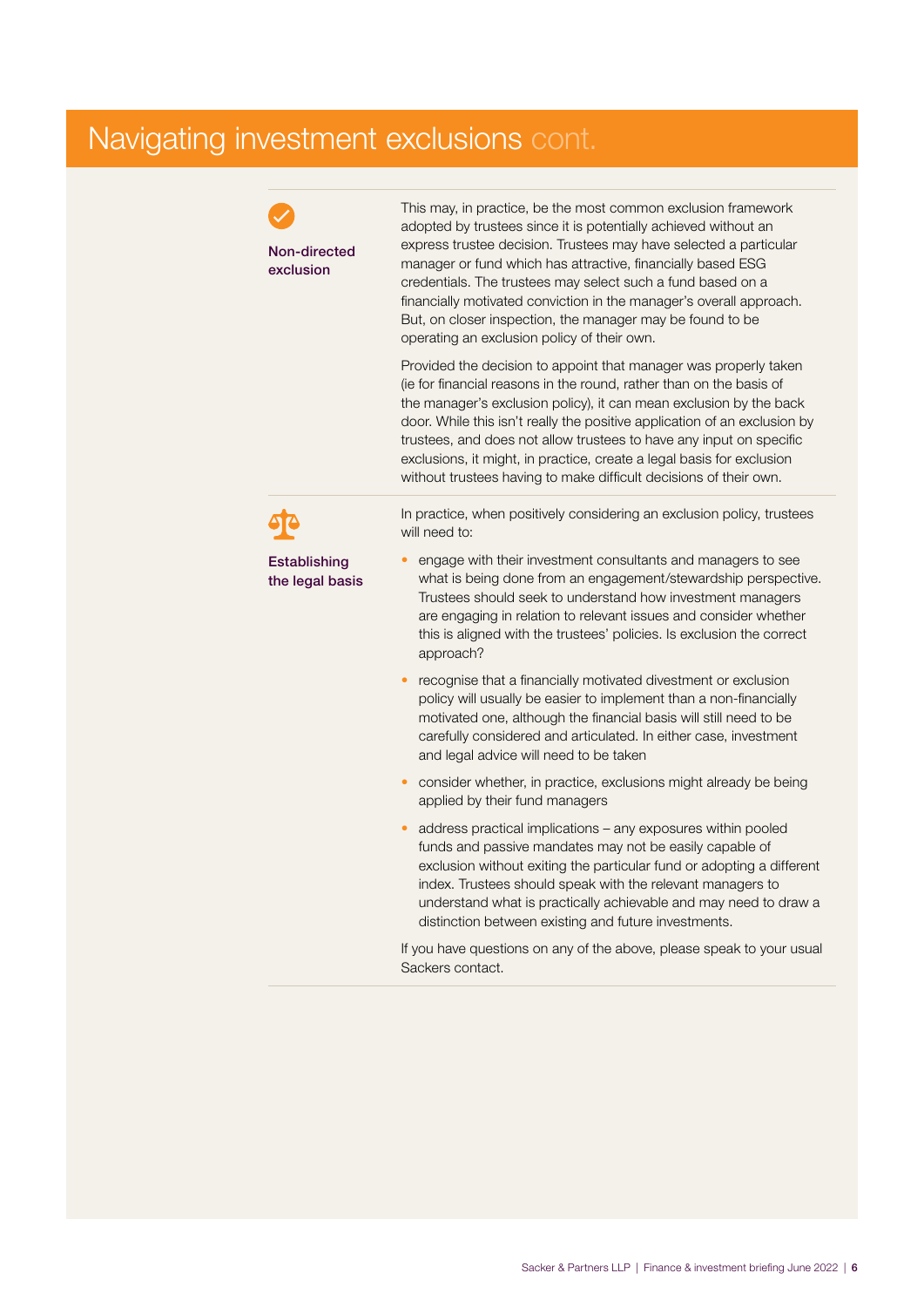## Legal update

#### TPR sets out expectations for trustees in respect of the Ukraine conflict

TPR has published a [statement](https://www.thepensionsregulator.gov.uk/en/trustees/russia-ukraine-conflict) on the conflict in Ukraine. It expects trustees to talk to their advisers about any action which they may need to take, depending on their scheme's investments, risk management or employer covenant exposures.

Given the "potential heightened risk" of cyber attacks and financial crime in the current environment, TPR also expects trustees to consider whether their cyber safety procedures and other related processes remain adequate or need to be revised.

#### TPR publishes further climate-related guidance

TPR published an [Appendix](https://www.thepensionsregulator.gov.uk/en/document-library/scheme-management-detailed-guidance/funding-and-investment-detailed-guidance/climate-related-governance-and-reporting/appendix-a-step-by-step-example) to its climate change guidance on 23 February 2022, which is intended to illustrate the types of steps that trustees could consider taking in respect of their climate-related governance and reporting duties (see our [Alert\)](https://www.sackers.com/publication/key-changes-in-force-from-1-october/#link2).

The Appendix seeks to address areas where specific requests for more information and examples were received by TPR from the pensions industry during its [consultation](https://www.thepensionsregulator.gov.uk/en/document-library/consultations/climate-change-guidance) on its guidance on governance and reporting of climate-related risks [and opportunities](https://www.thepensionsregulator.gov.uk/en/document-library/scheme-management-detailed-guidance/funding-and-investment-detailed-guidance/climate-related-governance-and-reporting).

The example set out in the Appendix aims to help develop trustees' understanding of how they might approach implementing the climate change reporting requirements at a practical level. However, TPR makes clear that it is not intended to be used as a checklist. It expects trustees to take appropriate advice and ensure that the approach they adopt to meeting the requirements of the climate change regulations is suitable for their scheme.

#### High Court approves investment policies aligned to the Paris Agreement

On 29 April 2022, the High Court [approved](https://www.bailii.org/ew/cases/EWHC/Ch/2022/974.html) the investment policies of both the Ashden Trust and the Mark Leonard Trust that had chosen to identify the investments that their charities should invest in based on whether they are aligned with the Paris Agreement (the principal goal of which is to limit global warming to well below 2°C above pre-industrial levels).

Reinterpreting previous case law from 1992, Mr Justice Green found that the trustees could legitimately pursue investment strategies with a specific aim of not conflicting with the charitable purposes of the charities in question, which included "environmental protection and improvement" among their objects. The Charities Commission is in the process of updating its guidance for trustees.

Whilst not directly applicable to pension trustees, the case contains some helpful clarification of trustee duties generally.

#### DWP consultation on Facilitating Investment in Illiquid Assets

On 30 March 2022 the DWP published a [consultation](https://www.gov.uk/government/consultations/facilitating-investment-in-illiquid-assets-by-defined-contribution-pension-schemes) which, among other matters, seeks views on proposals and draft regulations to improve the accessibility of illiquid assets for DC pension scheme investment.

The DWP proposes to:

- amend the SIP requirements to ensure that DC schemes, and the DC section of hybrid schemes, disclose and explain their policies on illiquid investments
- require trustees of DC and hybrid schemes with over £100m in total assets to publicly disclose and explain their default asset class allocation in their annual Chair's Statement
- amend the current restrictions on employer-related investment for master trusts with 500 or more active participating employers.

The consultation, which closed on 11 May 2022, also includes the Government's responses to its:

- consultation on "[Enabling Investment in Productive Finance"](https://www.gov.uk/government/consultations/enabling-investment-in-productive-finance/consultation-on-enabling-investment-in-productive-finance)
- call for evidence on the "[Future of the defined contribution pension market: the case for greater consolidation](https://www.gov.uk/government/consultations/future-of-the-defined-contribution-pension-market-the-case-for-greater-consolidation/future-of-the-defined-contribution-pension-market-the-case-for-greater-consolidation)".